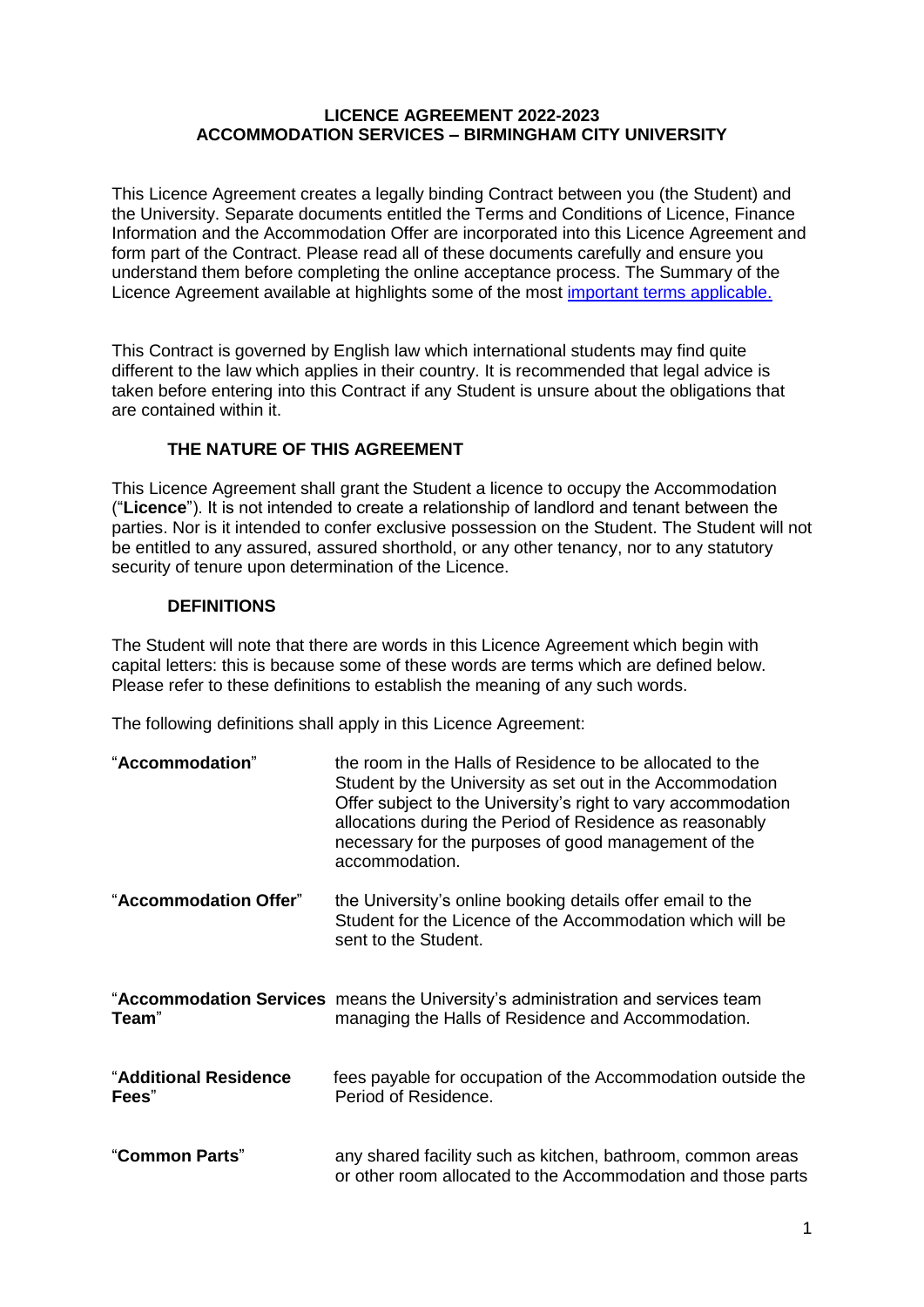|                             | of the University's property which are necessary for the<br>purpose of gaining access to the Accommodation.                                                                                                                                                                                                                                                                                                                                                                                                                                                          |  |  |
|-----------------------------|----------------------------------------------------------------------------------------------------------------------------------------------------------------------------------------------------------------------------------------------------------------------------------------------------------------------------------------------------------------------------------------------------------------------------------------------------------------------------------------------------------------------------------------------------------------------|--|--|
| "Contents"                  | the fixtures, fittings and equipment in the Accommodation and<br>Halls of Residence.                                                                                                                                                                                                                                                                                                                                                                                                                                                                                 |  |  |
| "Contract"                  | comprised of this Licence Agreement, the Terms and<br>Conditions of Licence, Finance Information and<br>Accommodation Offer.                                                                                                                                                                                                                                                                                                                                                                                                                                         |  |  |
| "Data Protection<br>Laws"   | means the Data Protection Act 2018, the United Kingdom<br>General Data Protection Regulation (UK GDPR), the<br>Regulation of Investigatory Powers Act 2000, the<br>Telecommunications (Lawful Business Practice) (Interception<br>of Communications) Regulations 2000 (SI 2000/2699), , the<br>Privacy and Electronic Communications Regulations 2003 and<br>all applicable laws and regulations relating to processing of<br>personal data and privacy, including where applicable the<br>guidance and codes of practice issued by the Information<br>Commissioner. |  |  |
| "E-Room Booking<br>Details" | means the details of the Accommodation booking by the<br>Student and the University.                                                                                                                                                                                                                                                                                                                                                                                                                                                                                 |  |  |
| "Halls of Residence"        | building in which the Accommodation is situated as set out in<br>the Accommodation Offer.                                                                                                                                                                                                                                                                                                                                                                                                                                                                            |  |  |
| "Online Induction"          | the Accommodation Online Induction process which provides<br>information relevant to the Student's arrival and occupancy of<br>the Accommodation.                                                                                                                                                                                                                                                                                                                                                                                                                    |  |  |
| "Payment Dates"             | the payment dates as set out in the Finance Information<br>document which can be found at                                                                                                                                                                                                                                                                                                                                                                                                                                                                            |  |  |
| "Period of Residence"       | the period of the Licence as set out in the Accommodation<br>Offer.                                                                                                                                                                                                                                                                                                                                                                                                                                                                                                  |  |  |
| "Personal Data"             | means any personal data (as defined in the Data Protection<br>Laws) processed by in connection with this Licence, and for<br>the purposes of this Licence includes Sensitive Personal Data.                                                                                                                                                                                                                                                                                                                                                                          |  |  |
| "Residence Fee(s)"          | the Residence Fee as set out in the E-Room Bookings Details<br>which includes the price of the Services.                                                                                                                                                                                                                                                                                                                                                                                                                                                             |  |  |
| "Rights"                    | to occupy the Accommodation;<br>(a)<br>to use the Contents (along with others entitled);<br>(b)<br>to use the Common Parts (along with others entitled);<br>(c)<br>to use the Services (along with others entitled).<br>(d)                                                                                                                                                                                                                                                                                                                                          |  |  |
| "Services"                  | repair of the Halls of Residence;<br>(a)<br>lighting and heating the Halls of Residence;<br>(b)<br>providing hot and cold running water to the Halls of<br>(c)<br>Residence;<br>providing an electricity supply to the Halls of<br>(d)<br>Residence;                                                                                                                                                                                                                                                                                                                 |  |  |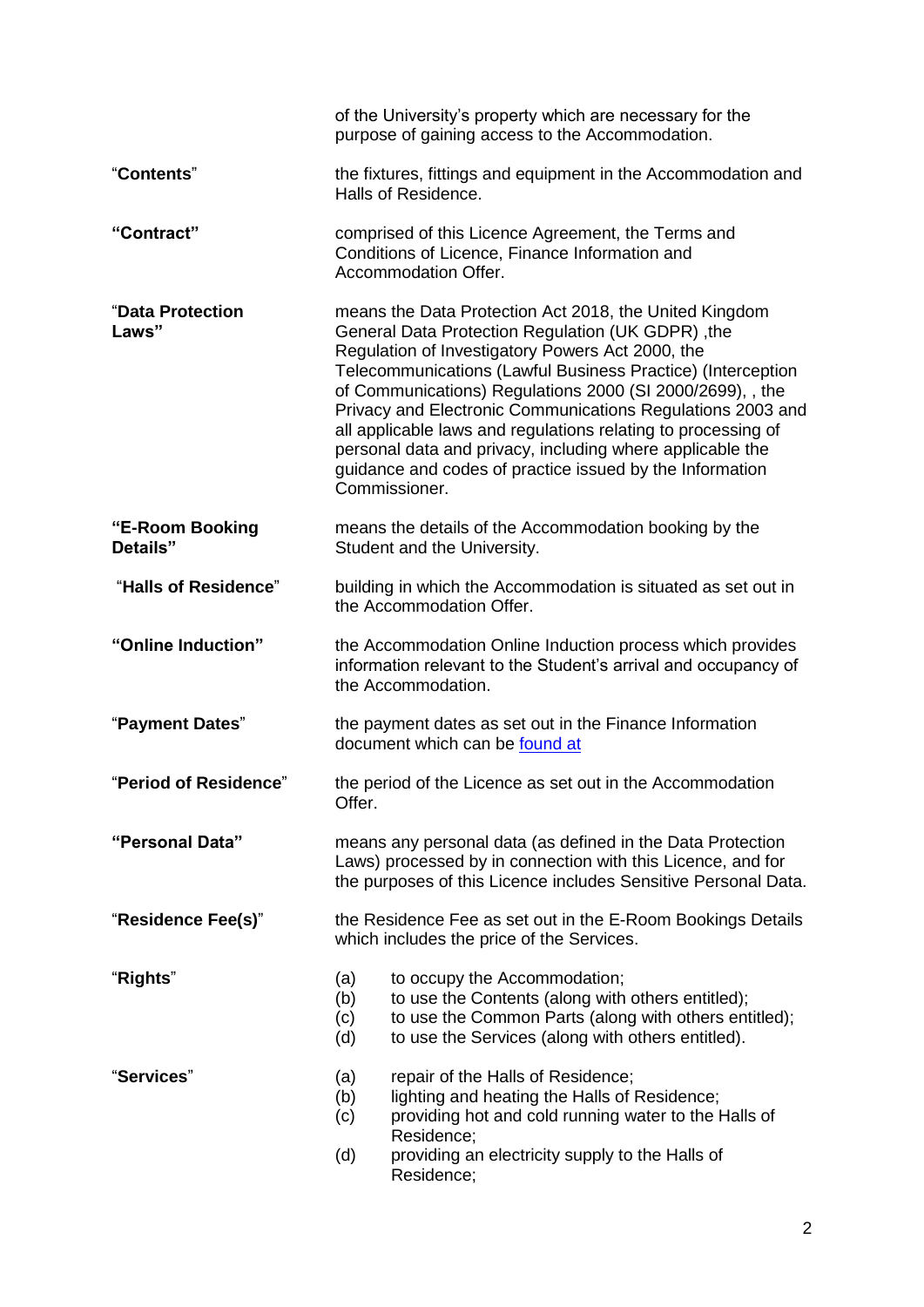|                          | (e)<br>(f)<br>(g)                                                                                                                                                                                                  | basic Internet provision;<br>insurance of the Halls of Residence and limited cover<br>for the Student's personal possessions as detailed in<br>the Online Induction;<br>disposal of rubbish deposited in proper receptacles;                                            |
|--------------------------|--------------------------------------------------------------------------------------------------------------------------------------------------------------------------------------------------------------------|-------------------------------------------------------------------------------------------------------------------------------------------------------------------------------------------------------------------------------------------------------------------------|
|                          | (h)                                                                                                                                                                                                                | providing pest control services.                                                                                                                                                                                                                                        |
|                          |                                                                                                                                                                                                                    | The Residence Fee includes a charge for heating. In<br>accommodation where students are able to control the heating<br>in their study bedroom, this is subject to reasonable usage by<br>the student who is encouraged to act in an environmentally<br>responsible way. |
| "Student"                |                                                                                                                                                                                                                    | the person set out in the E-Room Bookings Details to whom<br>the University has offered the Accommodation who may or<br>may not be an enrolled student at the University at the time.                                                                                   |
| "Sub-Contractor"         | any sub-contractor or company or other third party that may be<br>appointed or authorised by the University to provide the<br>Services and carry out the other obligations of the University in<br>this Agreement. |                                                                                                                                                                                                                                                                         |
| "University Regulations" | the rules and regulations which are incorporated into and form<br>part of the Contract.                                                                                                                            |                                                                                                                                                                                                                                                                         |
| "University"             | Birmingham City University.                                                                                                                                                                                        |                                                                                                                                                                                                                                                                         |
| "University Campus"      | means any land or property owned, used or managed by<br>Birmingham City University.                                                                                                                                |                                                                                                                                                                                                                                                                         |
| "University Partner"     | means any third party partner provider of accommodation to<br>University students, including the following: Unite Students,<br>Student Roost, Onyx and The Student Housing Company.                                |                                                                                                                                                                                                                                                                         |

# **OPERATING PROVISIONS**

The University agrees to grant and the Student agrees to take the Licence and the Rights for the Period of Residence subject to the conditions set out in this Contract and the Terms and Conditions of Licence.

#### **1. Student's Obligations**

The Student agrees:

- 1.1 To pay the Residence Fee to the University in advance, on or before the Payment Date(s).
- 1.2 To complete the Online Induction/Welcome process.
- 1.3 To display your University identification card at any time when requested by any University member of staff and/or a security officer when seeking to gain access to or when inside the Accommodation, Common Parts or Halls of Residence. Where it is deemed necessary to protect the security of the Accommodation, Halls of Residence and Common Parts, access may be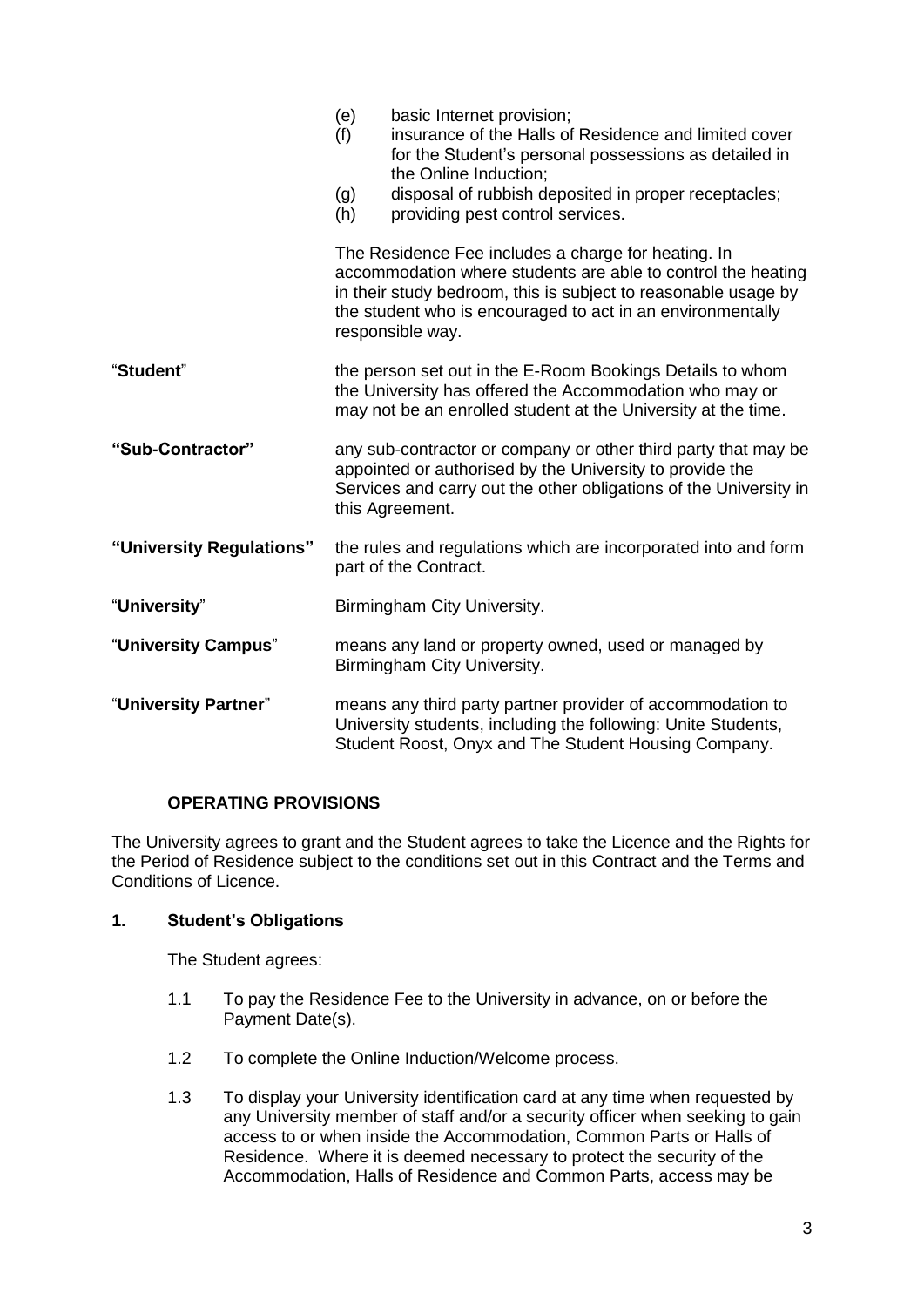denied where you are unable to display your University identification card on request.

- 1.4 To keep the Accommodation, the Contents and (jointly with other students) the Common Parts in a clean and tidy condition. The University may temporarily suspend use of the Common Parts if they are not kept in a clean and tidy condition by the students (including the Student) using them.
- 1.5 To leave the Accommodation in a clean and tidy condition and return all keys and fobs, where issued, to the University at the end of the Period of Residence howsoever determined.
- 1.6 To allow the University or any Sub-Contractor at reasonable times after giving 24 hours' notice (or 7 days' notice for planned maintenance) to enter the Accommodation for the purpose of viewing inspection, cleaning, maintenance repair or otherwise in performance of its duties or obligations (no notice being necessary in an emergency, during a fire drill or where the need for repair was reported by the Student or where access is required to complete a repair to, for example, the ventilation system). In such circumstances, the Student agrees that he may be required to leave the Accommodation for a reasonable period to allow University staff or any Sub–Contractor's staff to carry out the inspection, duties, service or repair.
- 1.7 To comply with all applicable legislation to avoid the Student's actions or negligence having an adverse effect on the University or other students or on the owners or occupiers of nearby property. This includes compliance with the University's policy on illegal substances. The University operates a zero tolerance policy with regard to the possession, use and/or supply of illegal substances and psychoactive substances (psychoactive substances are substances that, when taken in or administered into one's system, affect mental processes, e.g. cognition or affect) on/in its property.
- 1.8 To comply with Accommodation Services' [rules, regulations and policies](https://www.bcu.ac.uk/student-info/accommodation/halls/university-locks)
- 1.9 To comply with the relevant University [Regulations](https://www.bcu.ac.uk/student-info/university-regulations)
- 1.10 To check your University email address regularly for communications relating to your Accommodation and/or the Common Parts.
- 1.11 To report to the University as stated in the Terms and Conditions of Licence any damage or want of repair or failure of the Services within 24 hours of becoming aware of any of them.
- 1.12 To pay to the University all costs (including legal costs and fees) reasonably incurred in enforcing the Student's obligations or arising from a breach of them.
- 1.13 To contact the Accommodation Services Team (contact details can be found in the Finance Information documentation) regarding any Accommodation debt outstanding before the end of the Period of Residence to organise payment.
- 1.14 Where the Student causes damage to the Accommodation, Common Parts or Halls of Residence to pay the cost of repairing the damage or reinstating the loss.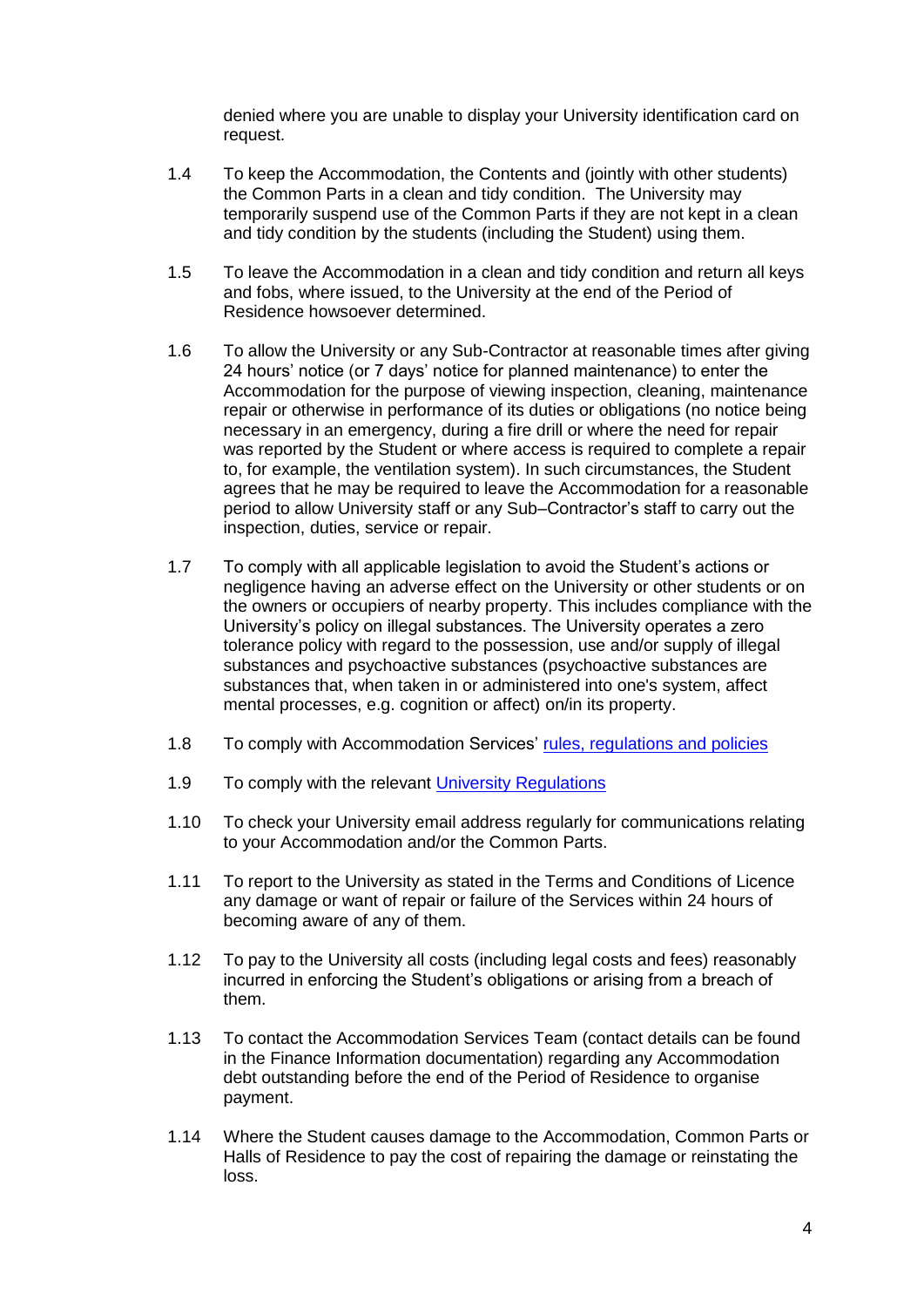- 1.15 Where damage or loss occurs to the Accommodation, the Common Parts or the Halls of Residence and it is not possible for the University, after making all reasonable enquiries, to ascertain who is at fault, where appropriate to pay a fair and reasonable proportion, as reasonably determined by the University, of the cost of repairing the damage or reinstating the loss.
- 1.16 To promptly send to the University a copy of any communication the Student receives which is likely to affect the Accommodation, the Halls of Residence or the University.
- 1.17 Not to alter, add to or do anything which may cause damage to the electrical installation or equipment or other Services provided in the Halls of Residence or which may be a fire risk or in any other way put the health and safety or security of others, the University's or other people's property at risk.
- <span id="page-4-0"></span>1.18 To be responsible for the conduct of any visitor(s) to the Accommodation, the Common Parts, the Halls of Residence or the University Campus. The University reserves the right to refuse admission to any non-resident and/or to require any non-resident to leave; this includes Students from other Accommodation and other halls of residence.
- 1.19 Not to smoke or allow visitors to smoke in any area of the Accommodation, the Common Parts or Halls of Residence or external areas designated as non-smoking, including the use of e-cigarettes, vaping and non-tobacco cigarette products.
- 1.20 Not to bring firearms or any other offensive weapon, fireworks, pressurised gas canisters or any illegal substances or any psychoactive substances (psychoactive substances are substances that, when taken in or administered into one's system, affect mental processes, e.g. cognition or affect) into the Halls of Residence or University Campus and to comply with the Fire Arms Imitation, Fire Arms & Offensive Weapons Policy [accessible at](http://www.bcu.ac.uk/student-info/accommodation/halls/university-locks)
- 1.21 Not to put any chemical cleaning agents or drain clear products or anything harmful or which is likely to cause blockage in any pipes or drains. For example food, oil, fat, sanitary products and wipes.
- 1.22 Not to remove from, affix to, change, damage or attempt to repair the structure or decorative finish of the Accommodation, the Common Parts, the Halls of Residence, or the Contents, or any external area of the University Campus.
- 1.23 Not to bring additional furniture or soft furnishings into the Accommodation, the Common Parts or Halls of Residence.
- 1.24 Not to use the Accommodation for any purpose other than as a study bedroom including not running a business.
- 1.25 Not to share the Accommodation or sub-let it or transfer occupancy to any person.
- 1.26 Not to cause any nuisance, offence, disruption, harassment or persistent disturbance to others (either inside or outside the Halls of Residence).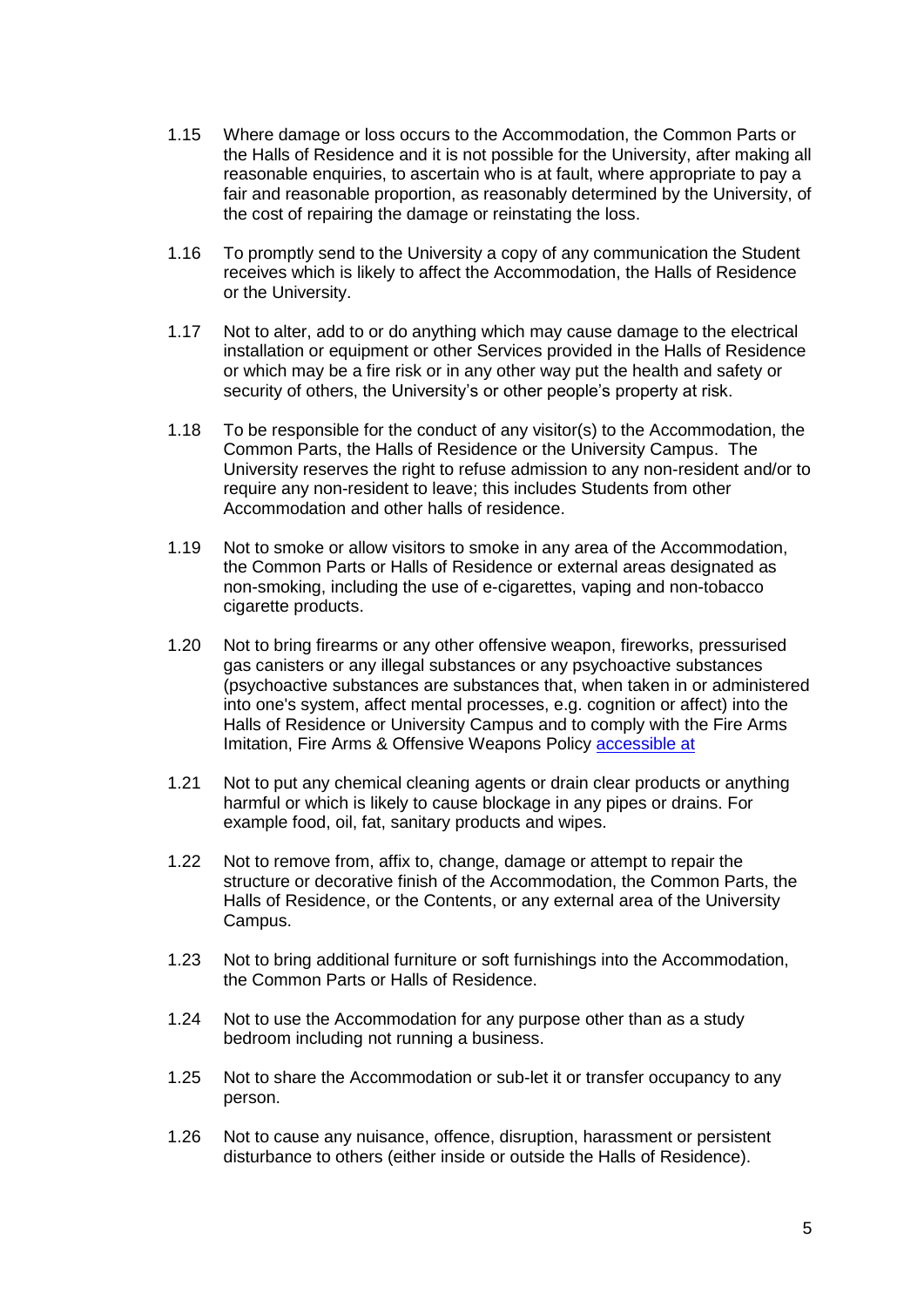- 1.27 Not to behave in any way which harms or could harm the University's reputation, including the use of social media for this purpose.
- 1.28 Not to add to, tamper with or change the information technology services installation or supply to the Accommodation, the Common Parts or Halls of Residence.
- 1.29 Not to bring into the Accommodation, the Common Parts or Halls of Residence any animal unless it is an aid for a disabled person and prior permission has been requested and authorised by the Disability Services Team.
- 1.30 Except for designated vehicle storage or parking areas not to bring into the Halls of Residence grounds any vehicle unless it is an aid for a disabled resident holding a valid blue badge permit and University Locks parking permit.
- 1.31 Not to cause any obstruction of the Accommodation, the Common Parts or Halls of Residence.
- 1.32 To act in accordance with any government public health advice or regulations and health and safety legislation.

# **2. University's Obligations**

The University agrees:

- <span id="page-5-0"></span>2.1 To provide or procure the provision of the Services.
- 2.2 Except in the case of an emergency, for reported repairs and fire drills, or as otherwise provided for in Clause 1.6 above or in the Terms and Conditions of Licence, to give the Student at least 24 hours' notice prior to entering the Accommodation.
- 2.3 Not to interrupt the Student's occupation of the Accommodation save where reasonably necessary.
- 2.4 To comply with the provisions of the Universities UK Student Accommodation Code, which can be [found at](http://www.thesac.org.uk/)
- 2.5 Not to disclose Personal Data obtained from the Student except as permitted by Clause 9 of this Licence Agreement or where there is serious risk of harm to the Student, to others or to the University's property or as otherwise permitted by the Data Protection Laws.

#### **3. Relocation**

3.1 The University reserves the right to vary accommodation allocations as reasonably necessary for the purposes of good management of the accommodation.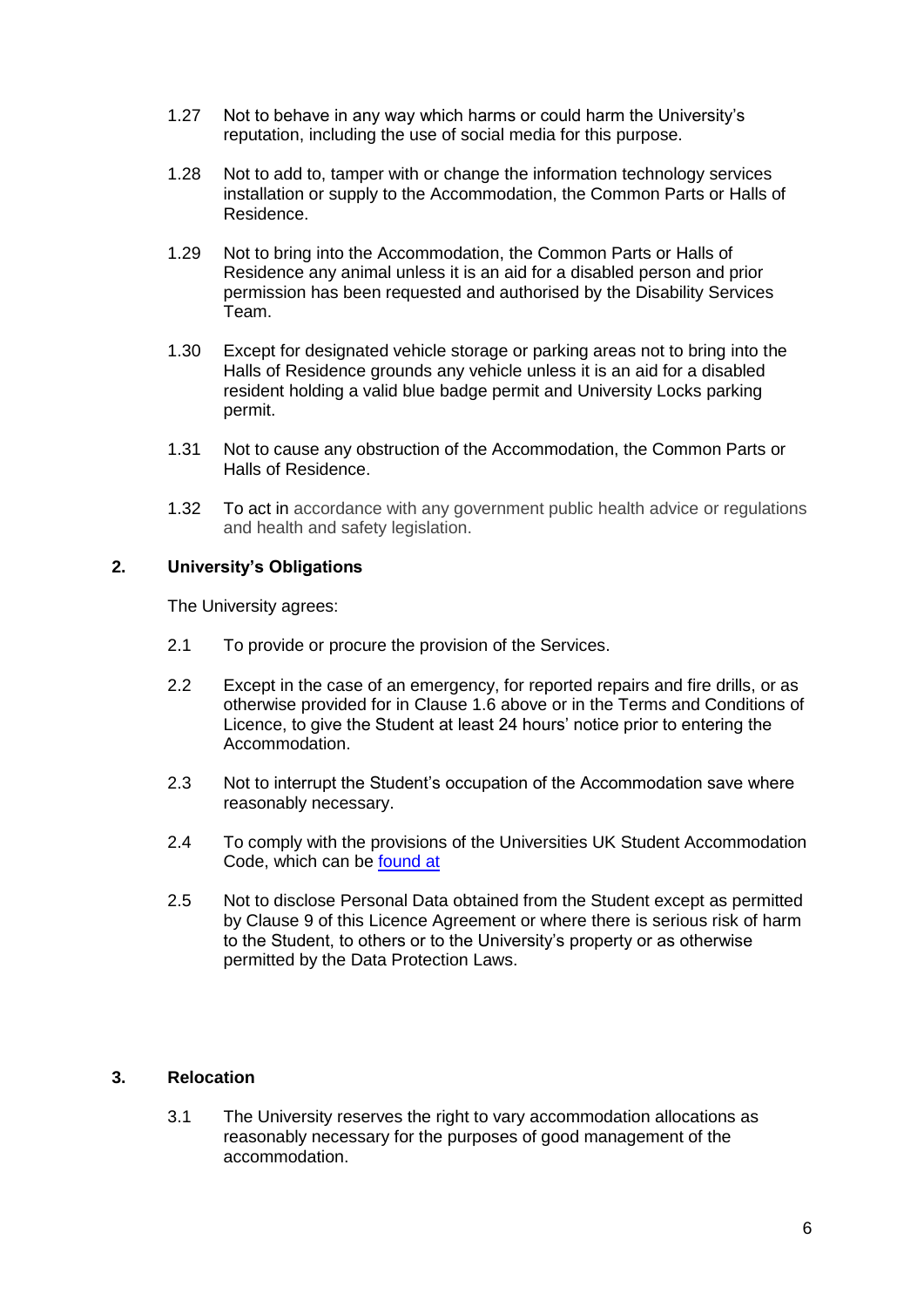- 3.2 The University reserves the right to relocate the Student to comparable alternative accommodation (which may be at another halls of residence) during the Period of Residence where it is reasonable to do so, and if in the opinion of the University the Student's health or behaviour constitutes a serious risk to the health and safety and/or wellbeing of the Student and/or other students and/or staff, and/or presents a serious risk to other people's property.
- 3.3 The Student will have the right to terminate this Contract in accordance with Clause 5 as an alternative to relocating. The Student may terminate this Contract within 7 working days' of the alternative accommodation offer without the Student having to comply with conditions in Clause 5.1. This Clause 3.3 does not apply where the Student is in breach of one or more of their obligations in this Contract.
- 3.4 Where the University relocates the Student because the Student is in breach of one or more of his or her obligations under the Contract (or where the relocation is made at the Student's request), the Student shall pay the University a transfer fee of £50.
- 3.5 Subject to Clause 3.6, where the Student is required to move to alternative accommodation, the University will use its best endeavours to ensure the Student is allocated alternative accommodation of a similar standard within the same Halls of Residence. However, in exceptional circumstances, the Student may be required to move to accommodation of a different standard and/or in a different halls of residence. In these circumstances the University's approach will be as follows:
	- a) a Student moved to a higher standard of accommodation would not be charged an increased Residence Fee; and
	- b) a Student moved to a lower standard of accommodation would have his/her Residence Fee reduced accordingly.
- 3.6 If the Student is relocated on the grounds set out in Clause 3.4 of this Licence then the University reserves the right to increase the Residence Fee consistent with the new standard of accommodation, or (as the case may be) not offer a reduction in the Residence Fee that applied before relocation.

# **4. Other Conditions**

- 4.1 The University or any Sub-Contractor is entitled, at the Student's expense, to remove from the Accommodation or the Common Parts or Halls of Residence any article which constitutes an obstruction or a fire or health or safety risk but (unless perishable) will, if requested, return it to the Student at the end of the Period of Residence. The University or any Sub-Contractor is entitled to remove any item left in the Accommodation, the Common Parts or the Halls of Residence by the Student at the end of the Period of Residence and shall be entitled to deal with it in accordance with the Left Property Policy, which can be [found at](http://www.bcu.ac.uk/student-info/accommodation/halls/university-locks)
- 4.2 Save where expressly stated otherwise, notices under this Contract must be in writing and sent to Birmingham City University, Accommodation Services Team, Curzon Building, 4 Cardigan Street, Birmingham, B4 7BD or email [accommodation@bcu.ac.uk](mailto:accommodation@bcu.ac.uk)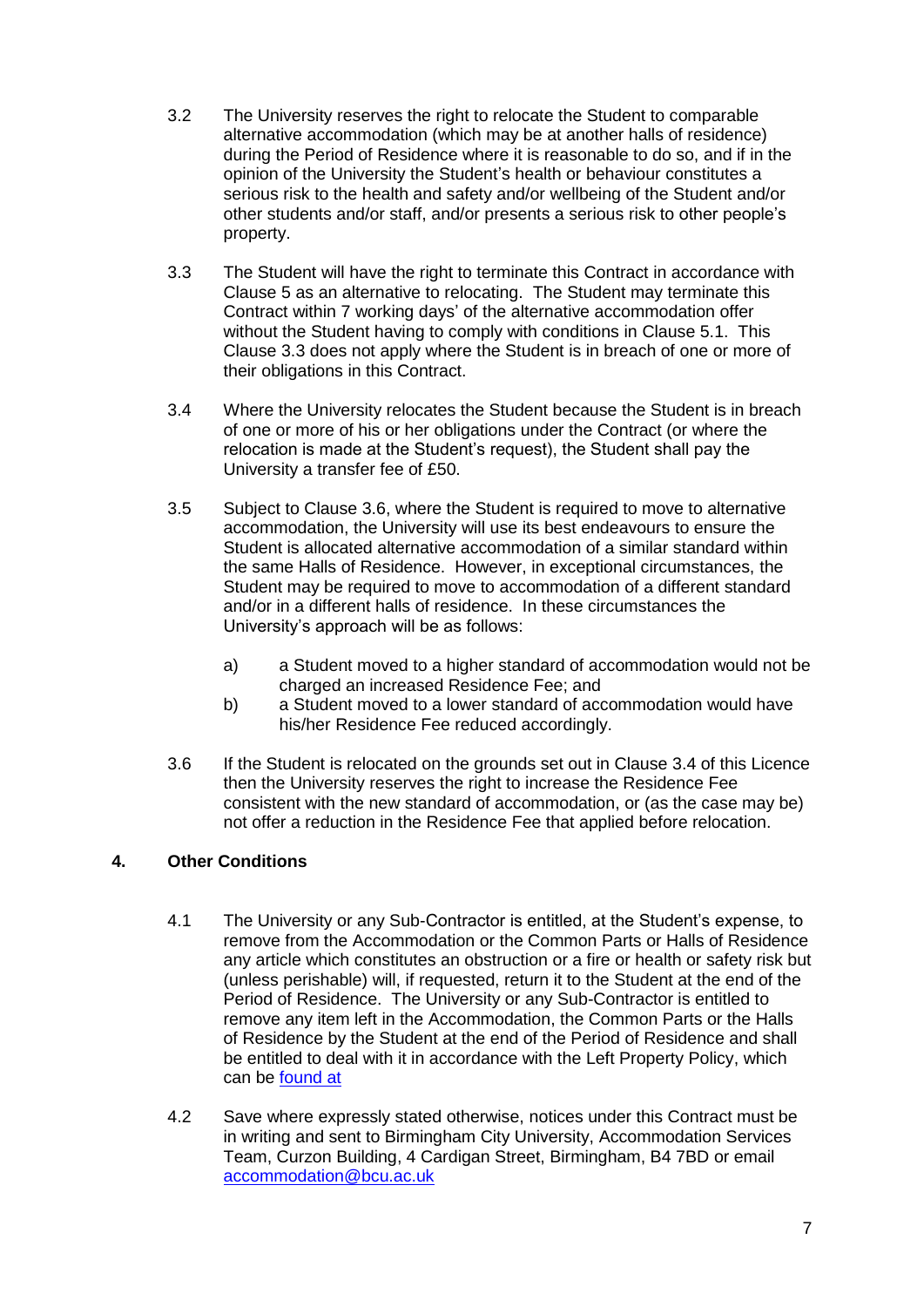- 4.3 This Contract is not intended to confer any benefit on anyone who is not party to it.
- 4.4 This Contract and the Terms and Conditions of Licence contain all the terms agreed to by the University and the Student at the time the Contract comes into effect and any variation to the terms will only be effective if agreed between the Student and the University. The University will confirm any agreed variation to the Student in writing at the time the variation is made.
- 4.5 The Student will be liable for Additional Residence Fees if they collect the keys for the Accommodation before the start date of the Period of Residence even if the Student does not actually move in to the Accommodation. Unless the arrival date is part of the booking slot system. Additional Residence Fees will (if applicable) be charged on a proportional basis of the Residence Fee for each day of occupation outside the Period of Residence.
- 4.6 The Student may be liable for Additional Residence Fees for the Accommodation after the end of the Period of Residence until the keys are returned even if the Student has actually moved out of the Accommodation. Additional Residence Fees will (if applicable) be charged on a proportional basis of the Residence Fee for each day of occupation outside the Period of Residence.
- 4.7 If the Student fails to return the keys, the Student will be charged the cost of obtaining replacement keys and/or if necessary, the cost of changing locks (including labour charges).
- 4.8 At the end of the Period of Residence, the Student should clear their Accommodation of all belongings by **10:00am** and return the keys to the relevant Accommodation Services Team office. Please make sure that the doors are locked and the windows in your Accommodation are firmly closed when you leave. In the event that doors or windows are left open, the Student will be charged for any damage caused.
- 4.9 The Student must not duplicate any keys issued by the University or use the keys otherwise than in accordance with the purpose for which they were issued.
- 4.10 If the keys are lost by the Student, the Student will be charged for the cost of replacement.
- 4.11 If the Student locks themselves out of their Accommodation, the University will take steps to arrange to provide the Student with access to their room within a reasonable period.
- 4.12 The Student agrees to pay directly to the relevant public authorities any additional charge for which they may be liable (e.g. TV licence, internet upgrades, etc.). In the event that the University becomes liable for any such charges as a result of the Student's Accommodation under this Licence, the University is entitled to recover these charges from the Student.
- 4.13 Students are advised that the University maintains an insurance policy in respect of the contents of the Accommodation within the Halls of Residence.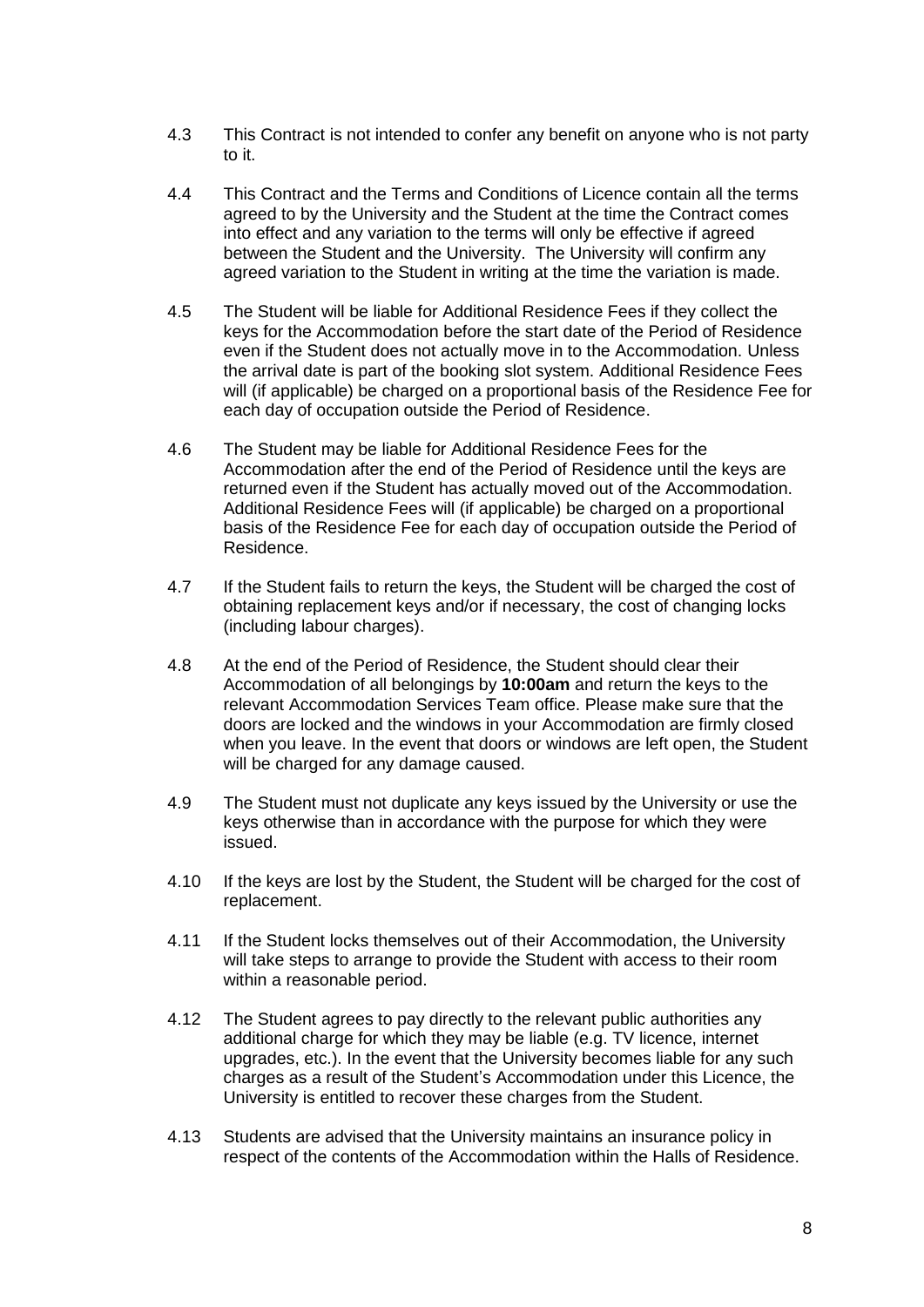Claims on the policy will need to be actioned by the Student and any excess applicable will normally be payable by the Student.

## **5. Termination of this Contract**

- 5.1 Unless and until the Contract is terminated pursuant to this Clause 5, the Student undertakes to remain in occupation of the premises throughout the Period of Residence and make all payments under the Contract when they fall due.
- 5.2 The University may terminate this Contract at any time with immediate effect by serving notice on the Student if:
	- a) any sums under this Contract remain outstanding 30 days' or more after the due date for payment
	- b) the Student has materially or persistently breached the conditions of this Contract by, for example (without limitation), engaging in behaviour constituting a serious nuisance or annoyance to the community (including other students, other residents, staff or other authorised users of the University) or of neighbouring property;
	- c) in the reasonable opinion of the University, the Student's health or behaviour constitutes a serious risk to the health and safety and/or wellbeing of the Student and/or other students and/or staff, and/or presents a serious risk to other people's property;
	- d) the Student ceases to be a registered student of the University, takes an interruption/deferment of studies, or is excluded, suspended or withdrawn from the University;
	- e) the Accommodation (or access to it) is damaged to the extent that it is not fit for habitation.
- 5.3 The Student may terminate this Contract at any time by serving written notice on the University if the Student has complied with all his obligations under the Contract up to the date of termination and:
	- a) the University is in material breach of its obligations under this Contract (examples of material breaches by the University include (without limitation) persistent failure by the University to provide essential Services such as power or water, or failure within a reasonable time to repair serious damage to the Accommodation coupled with failure to offer alternative Accommodation where the damage renders the Accommodation uninhabitable); and/or
	- b) the Student finds a replacement University student who is not already living in the University portfolio accommodation, who is reasonably acceptable to the University, who agrees to take over occupation of the Accommodation and assume all obligations of the Student under the Contract for the remainder of the Period of Residence and who enters into an agreement with the University to that effect; and/or
	- c) the Student seeks release from the Contract on grounds of extenuating circumstances and these grounds are agreed by the Accommodation Services Team, at their sole discretion. Students will be required to complete a leaving form which is available from the Halls of Residence office.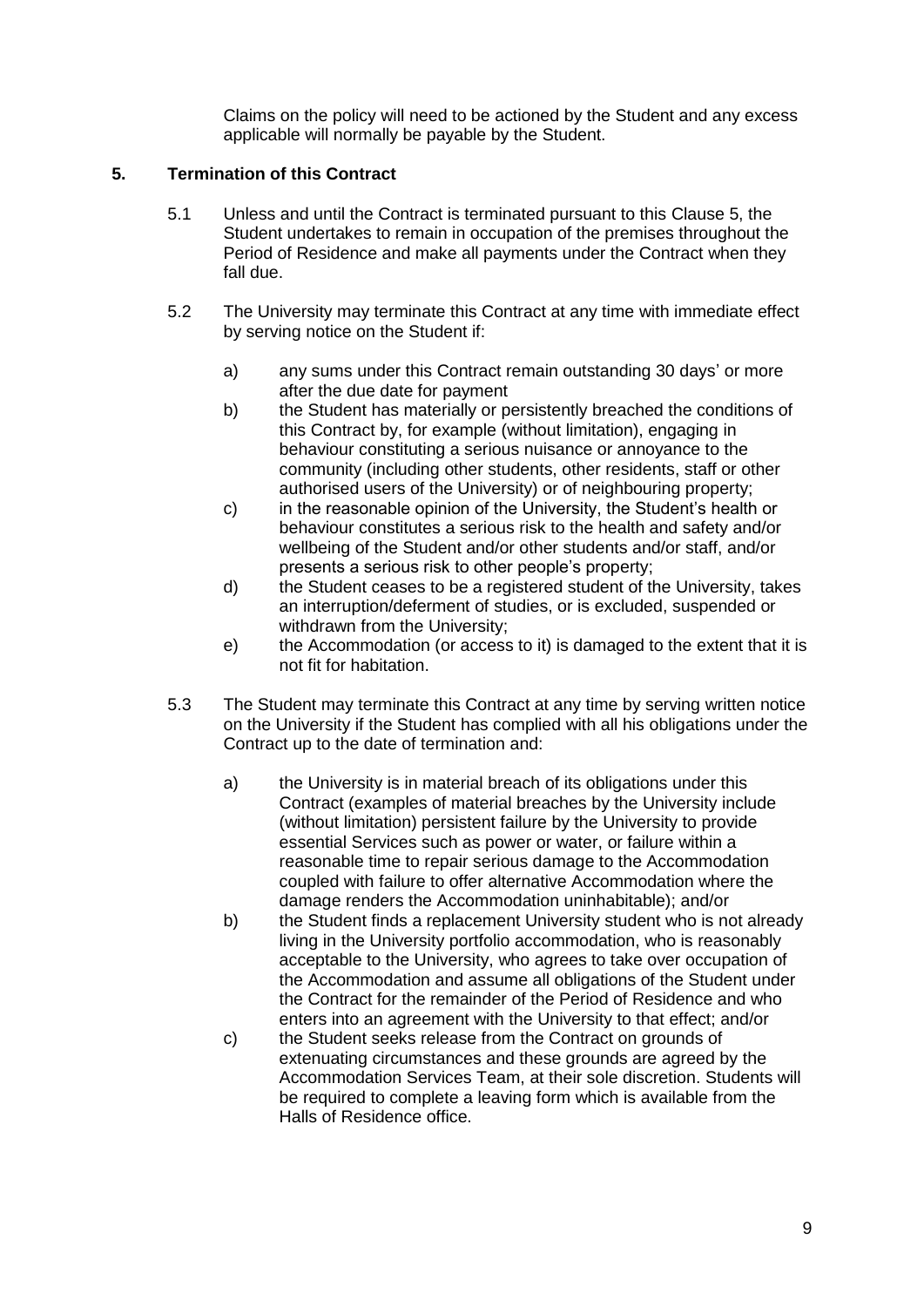- 5.4 Upon any termination of the Contract under this Clause 5 the Student shall be liable for any breach of his or her obligations under the Contract which occurred before the date of termination.
- 5.5 On termination of the Contract the Student will remain liable for Residence Fees as follows:

| <b>Termination by</b><br><b>University or</b><br>Student? | <b>Reason for</b><br>termination                                                                                         | <b>Duration of liability for Residence</b><br>Fee payable                                                                                                                                                 |
|-----------------------------------------------------------|--------------------------------------------------------------------------------------------------------------------------|-----------------------------------------------------------------------------------------------------------------------------------------------------------------------------------------------------------|
| University                                                | Failure to pay<br>sums owed<br>after 30 days or<br>more<br>(5.2a)                                                        | Remainder of Period of Residence<br>unless or until the Accommodation is<br>re-let (as per 5.3b)                                                                                                          |
| <b>University</b>                                         | Material or<br>persistent<br>breach by the<br>Student of its<br>obligations<br>under the<br>Contract<br>5.2 <sub>b</sub> | Remainder of Period of Residence<br>unless and until the Accommodation is<br>re-let (as per 5.3b)                                                                                                         |
| Student or<br>University                                  | Material breach<br>of obligations/s<br>owed by the<br>University<br>under the<br>Licence (5.3a)                          | The Student will only be liable for the<br>portion of the Residence Fee up to the<br>date the Student provides vacant<br>possession of the Accommodation                                                  |
| Student or<br>University                                  | Student is no<br>longer a<br>registered<br>student at the<br>University<br>(5.2d)                                        | 28 days after vacant possession of the<br>Accommodation unless and until the<br>room is re-let (as per 5.3b)                                                                                              |
| <b>Student</b>                                            | University is<br>required to<br>transfer Student<br>to alternative<br>accommodation<br>(3.3)                             | The Student will only be liable for the<br>portion of the Residence Fee up to the<br>date the Student provides vacant<br>possession of the Accommodation                                                  |
| <b>Student</b>                                            | Student no<br>longer wishes<br>to live in the<br>Accommodation<br>but continues to<br>study at the<br>University         | Remainder of Period of Residence<br>unless and until the Accommodation is<br>re-let (as per 5.3b)                                                                                                         |
| Student or<br>University                                  | Where the<br><b>University</b><br>exercises its<br>discretion to<br>waive some or                                        | The Student will only be liable for the<br>portion of the Residence Fee up to the<br>date the Student provides vacant<br>possession of the Accommodation or<br>up to a later date (prior to the expiry of |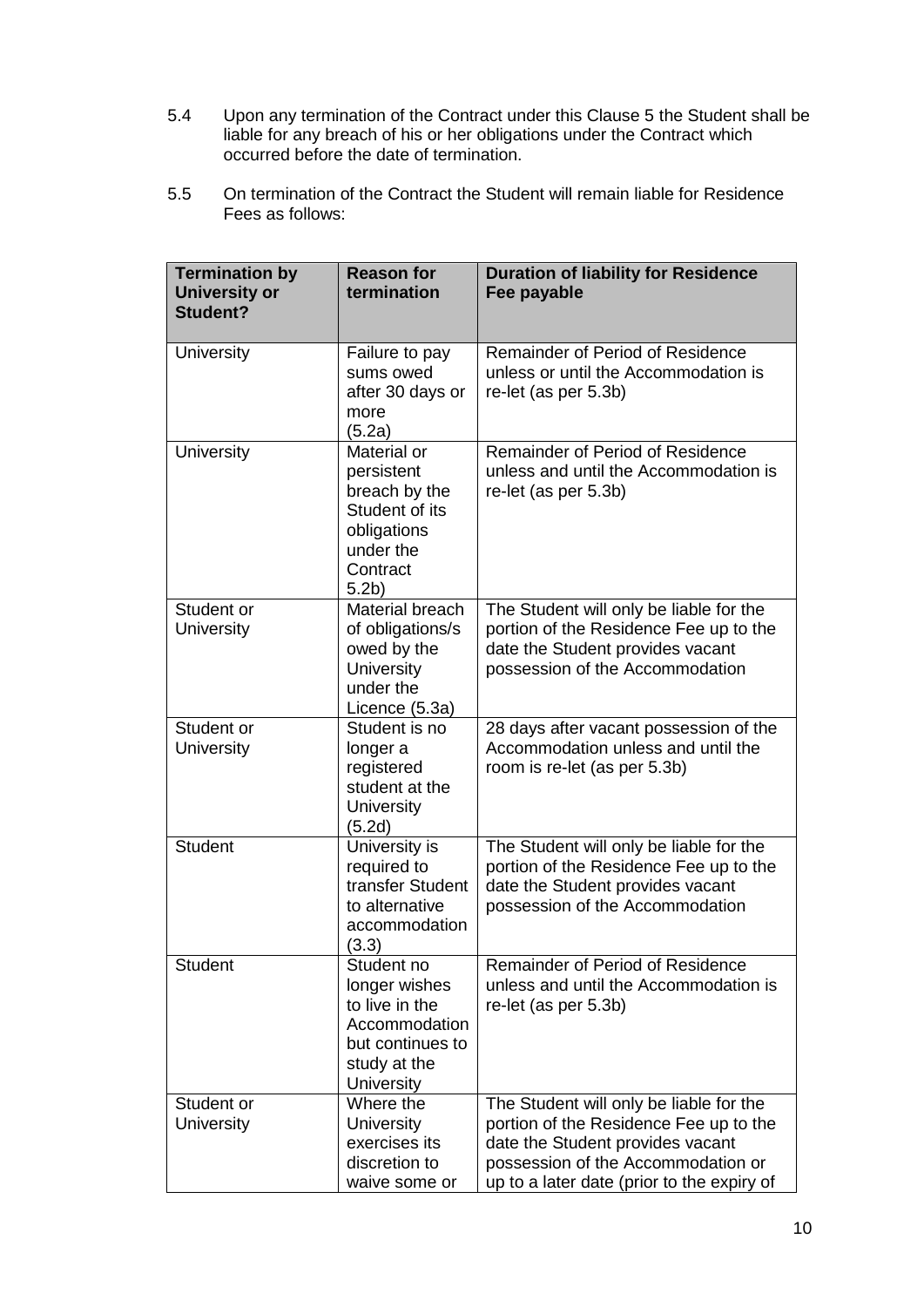|                                 | all of the<br><b>Residence Fee</b><br>where the<br>Contract has<br>been<br>terminated for<br>reasons outside<br>of the Student's<br>control/in<br>exceptional<br>circumstances | the Period of Residence) as determined<br>by Accommodation Services Team in<br>their absolute discretion. Evidence will<br>usually be required to demonstrate the<br>reason for the Student is having to<br>leave the Accommodation. |
|---------------------------------|--------------------------------------------------------------------------------------------------------------------------------------------------------------------------------|--------------------------------------------------------------------------------------------------------------------------------------------------------------------------------------------------------------------------------------|
| Student or<br><b>University</b> | All other<br>circumstances                                                                                                                                                     | Remainder of Period of Residence<br>unless and until the Accommodation is<br>re-let (as per 5.3b)                                                                                                                                    |

- 5.6 Upon termination of this Contract, for whatever reasons, the Student:
	- a) must vacate the Accommodation, remove all personal belongings from the Accommodation, the Common Parts and the Halls of Residence and leave the Accommodation, the Common Parts and the Halls of Residence and all items belonging to the University in a reasonable state of cleanliness, tidiness and repair;
	- b) must return the keys and fob and parking permit, if applicable, to the Halls of Residence Office;
	- c) agrees that if any belongings or items are left in the Accommodation, the Common Parts and Halls of Residences or within owned property after the term of this Contract, the University shall be entitled to treat it/them in accordance with the [Left Property Policy;](https://www.bcu.ac.uk/student-info/accommodation/halls/university-locks)
	- d) must complete an Accommodation Services Leaving Form (available from the Halls of Residence Office) confirming the date of departure and the reason why the Contract is being terminated. Accommodation Services cannot terminate the Contract until this confirmation has been received and keys to the Accommodation have been returned.

# **6. Disciplinary Action**

- 6.1 The Student may be disciplined according to the disciplinary process referred to in the Appendix (see below) for a breach of an obligation owed by the student under the Contract.
- 6.2 The Student is entitled to appeal against a decision given pursuant to Clause 6 as set out in the Appendix. Where other University procedures are involved (such as the Disciplinary Procedure and/or the Fitness to Practise or Study Procedure) the Student will have a right to a review of the decision made under that procedure. For the avoidance of doubt, a visitor to University property shall have no right of appeal against a decision by the University to remove him/her under Clause [1.18.](#page-4-0)

# **7. Recovery of Residence Fee**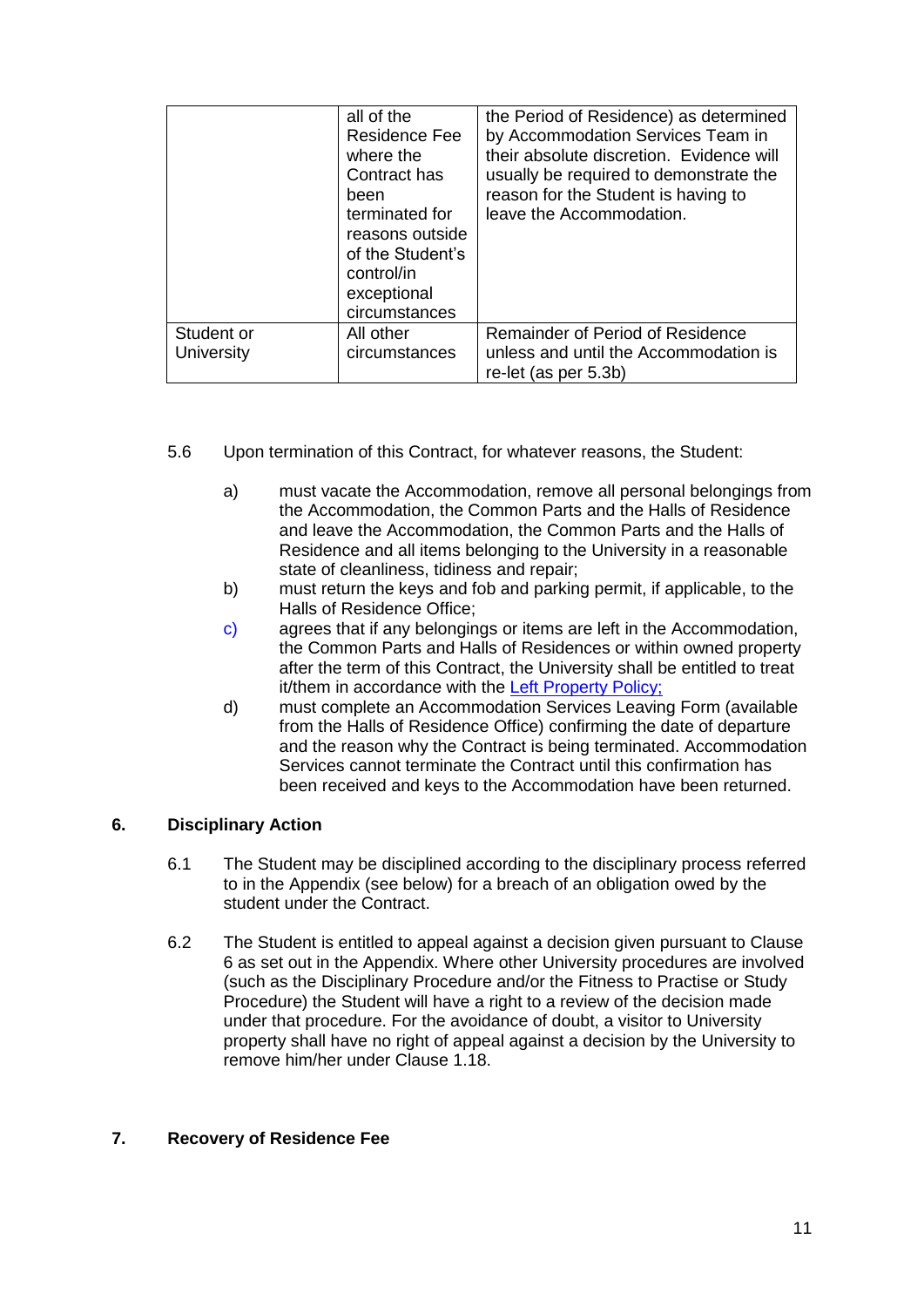- 7.1 Students are advised that the University will seek to recover any unpaid fees from the Student via a debt collection agency and/or by legal proceedings.
- 7.2 Please note that such action may have a negative effect on the Student ability to obtain credit in the future and may result in additional costs being incurred which will be payable in addition to the outstanding fees.

## **8. Disclaimers**

- 8.1 Save in respect of liability for death or personal injury arising from the University's negligence, the University shall not be liable for any loss, damage or expense in relation to a Student's person or property and/or any consequential loss whatsoever unless such loss, damage or expense is caused by the University's breach of its obligations in this Contract.
- 8.2 The University's liability (other than for liability arising from its own negligence or wilful default) shall, in all circumstances, be limited to the total Residence Fee actually paid under this Contract.
- 8.3 Where damage (save for reasonable wear and tear) is caused by the Student to the University's property, the University shall not be liable to repair any such damage (notwithstanding its obligations under Clause [2.1\)](#page-5-0) unless the cost is met either by the building insurance in place for the Halls of Residence (any excess on the policy being payable by the Student) or by the Student.

#### **9. Data Protection**

- 9.1 The University is the Data Controller for the Student Personal Data processed for the purpose of this Licence and is subject to and must manage Personal Data in compliance with the Data Protection Laws.
- 9.2 By entering into this Licence the Student agrees that the University may process Student Personal Data (including when relevant Sensitive Personal data) that the University collects in accordance with this Licence Agreement and/or the University's Privacy Policy. In particular, the University will be entitled to use Personal Data held about the Student for the following purposes:
	- Room allocations;
	- Delivering and administration of the Accommodation and Services;
	- Performance of any obligation or requirement of this Licence;
	- Debt recovery
	- Crime Prevention
	- Where there is a serious risk of harm to the Student or to others or to the University's property;
- 9.3 The University may also process the Student Personal Data where required by law or any regulation having the force of law.
- 9.4 The Student can address any questions, comments, concerns or requests regarding our data processing practices to our Data Protection Officer using the following contact details: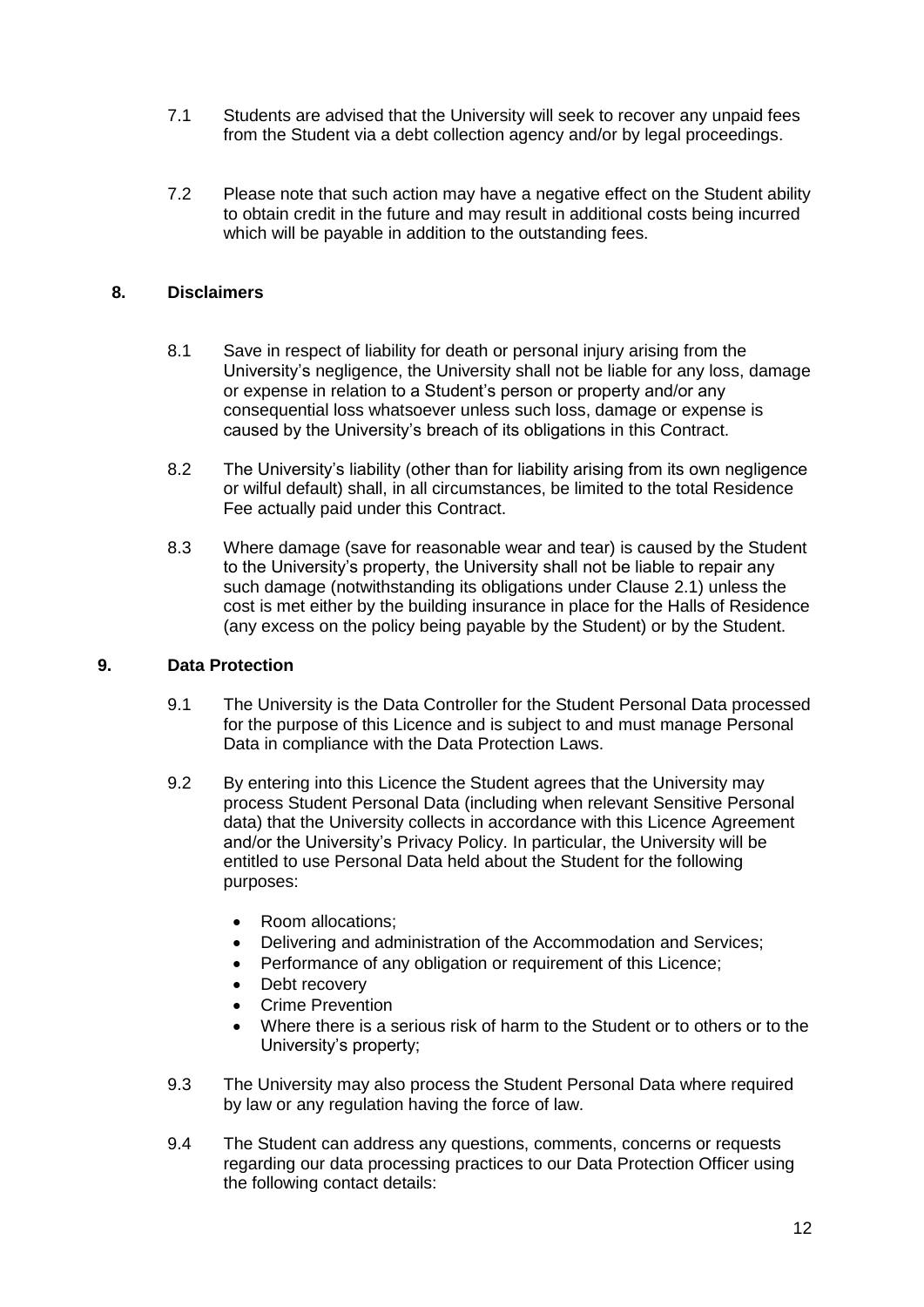By Email to: [informationmanagement@bcu.ac.uk](mailto:informationmanagement@bcu.ac.uk)

By Telephone on: +44 (0) 121 331 6725

By Post to: Data Protection Officer Legal Services & Compliance Birmingham City University Joseph Priestly Building / 3rd Floor 6 Cardigan Street Birmingham B4 7BD

#### **10. Contractual information**

The University hereby provides the following information to the Student:

- 10.1 The name of the supplier of the Accommodation is Birmingham City University and its address is: Birmingham City University, The Curzon Building, 4 Cardigan Street, Birmingham, B4 7BD, United Kingdom. Tel +44(0)121 331 5191, email [accommodation@bcu.ac.uk](mailto:accommodation@bcu.ac.uk)
- 10.2 The University will be supplying to the Student a furnished study bedroom Accommodation with lighting, heating and water supply (where applicable). Full details of the facilities are available under each Accommodation section on the [website.](https://www.bcu.ac.uk/student-info/accommodation) The duration of the Contract is for the Period of Residence unless it is terminated earlier in accordance with Clause 5.
- 10.3 The price of the Accommodation for the current year is the Residence Fee and it includes all charges for electricity, water, basic internet package and basic contents insurance.
- 10.4 The arrangements for payment are set out in the Terms and Conditions of Licence and Finance Information.
- 10.5 The Student has the right to cancel this Contract by sending written (by email) notice to reach the University within seven working days beginning on the day after the date this Contract became binding. This is the date when the Student has accepted the Accommodation through the Accommodation online acceptance process (as set out in the Accommodation Offer email) or where the Student has otherwise indicated in writing (whether by email or online) to the University that he/she wishes to enter the Contract, the date on which the Student receives written confirmation to [accommodation@bcu.ac.uk](mailto:accommodation@bcu.ac.uk) from the University that the Accommodation Offer is accepted. The University will retain the £155 advance payment.
- 10.6 For the avoidance of doubt, the Student's right to cancel this Contract does not apply once the University has started to provide the Accommodation and the Student has collected the keys and/or moved into the Accommodation.
- 10.7 The 2022/23 academic year could still be affected by the COVID-19 pandemic. Any accommodation and service arrangements put in place by the University for the 2022/23 academic year will be in accordance with the latest government public health advice along with any regulations and legislation.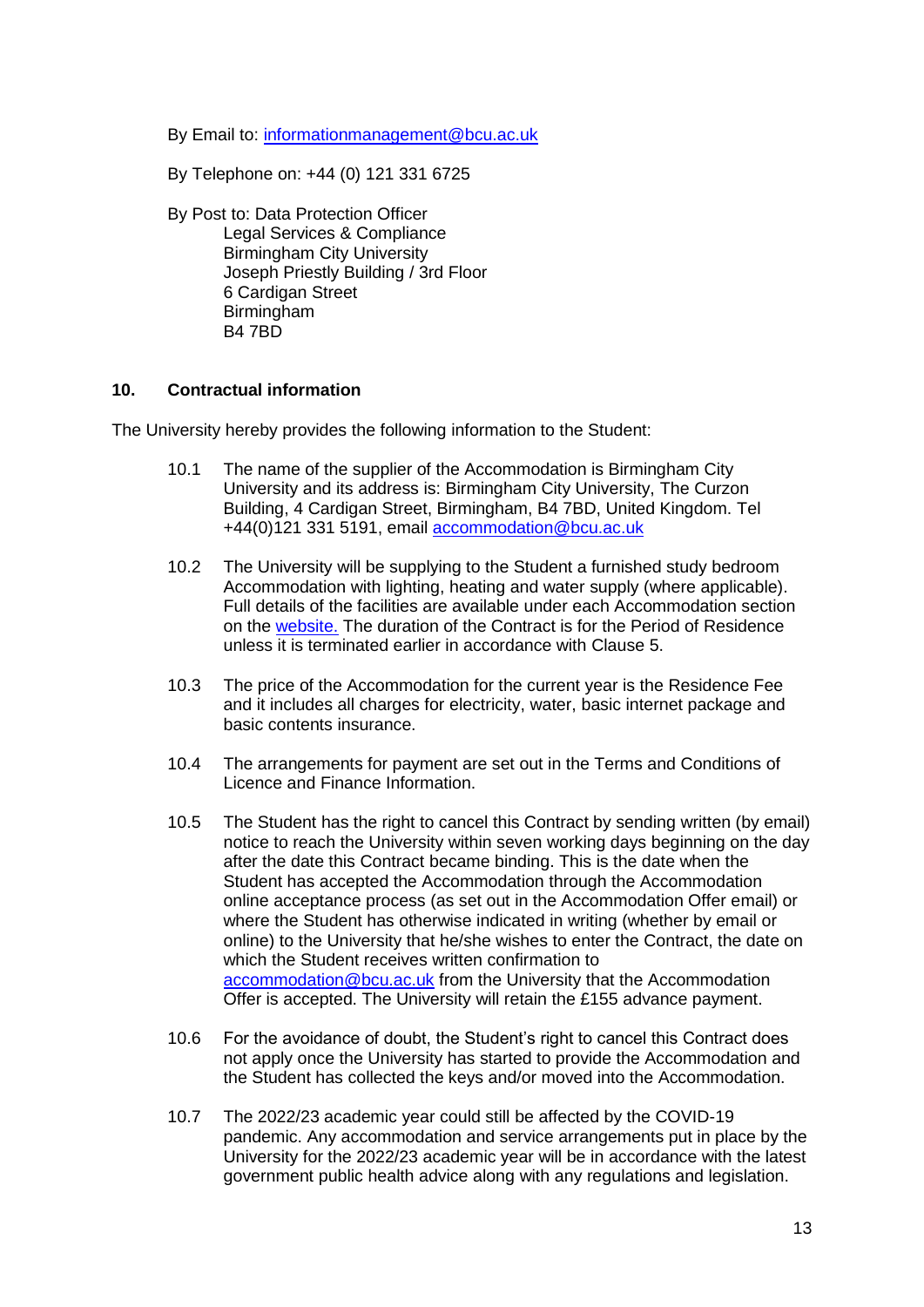The University reserves the right to amend the Contract from time to time in order to comply with these regulations and legislation, and any such amendments to the Contract will be notified to the Student.

# **11. Governing Law and Jurisdiction**

11.1 This Licence shall be governed by English Law and the courts of England and Wales shall have exclusive jurisdiction to settle any disputes arising out of or in connection with it.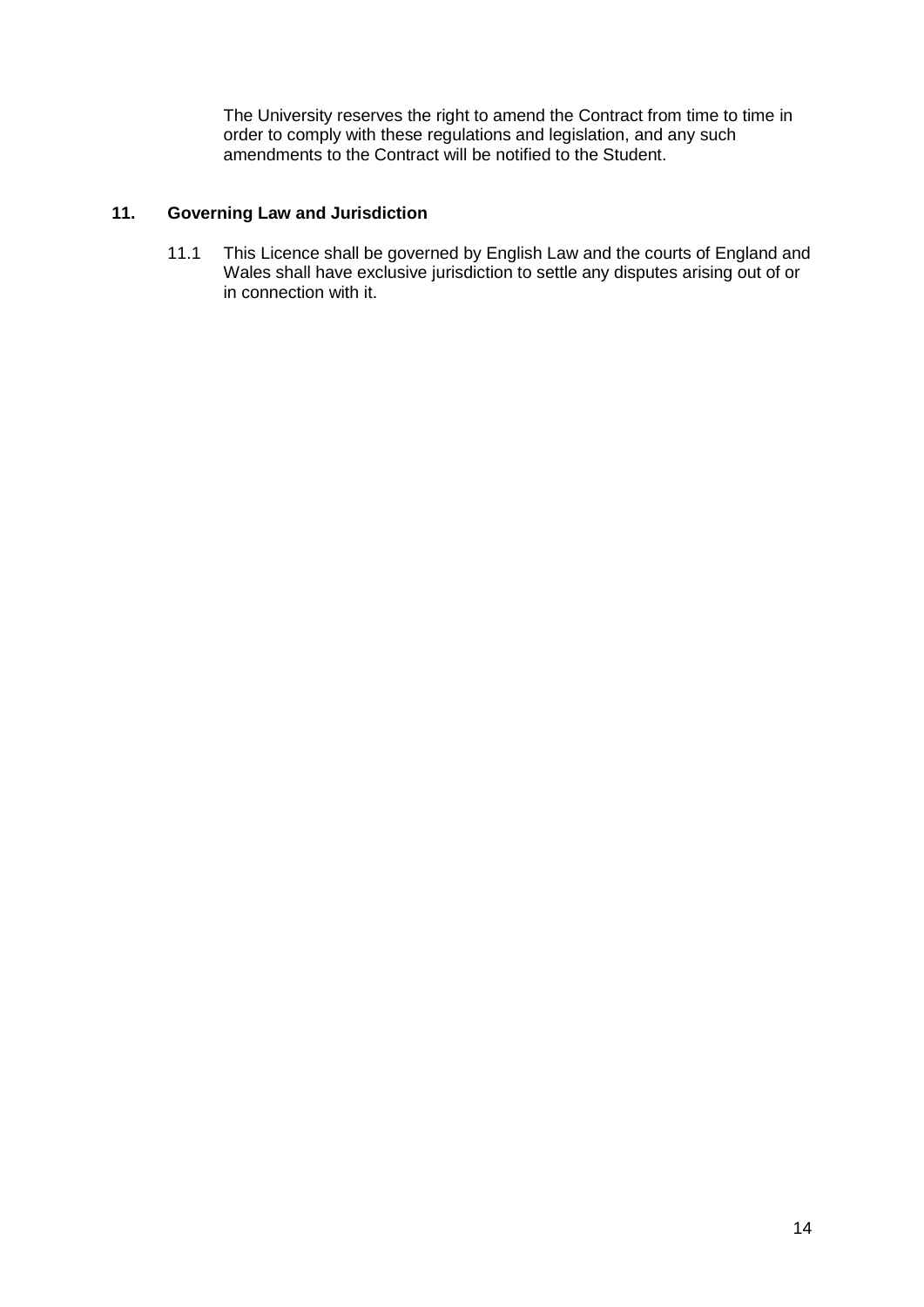# **APPENDIX**

#### **Disciplinary Action**

#### **1. Investigation**

Subject to sections 4 and [5](#page-15-0) below, alleged breaches of obligations owed by a Student under the Contract will initially be investigated by Accommodation Services Team. Any person who is implicated in the alleged breach, or who is a witness, may be required to attend for interview and/or make a written statement of events. The Halls of Residence and University Campus is protected by the use of CCTV cameras, footage from which may be viewed as part of the investigation. Accommodation Services may also access electronic lock data as part of the investigation.

#### **2. Procedure**

Following investigation, a decision will be made as to a) whether the allegation(s) is/are found proven and, if so, b) an appropriate level of penalty in line with section [3](#page-14-0) below.

The University's standard of proof will be the civil standard of proof which is that 'on a balance of probabilities' the facts of an allegation are more than likely than not to have happened, except in cases of criminal behaviour where the finding(s) of fact and certification of conviction of any UK or International Criminal Court or the findings(s) of a judge in any UK or International Civil Court or where the finding(s) of fact and certification of sanctions by any UK or International Police Force shall be conclusive proof that the allegation is found proven.

#### <span id="page-14-0"></span>**3. Outcomes and Penalties**

In relation to any one breach of the obligations, Accommodation Services Team may impose (such right to be exercised in its absolute discretion) a penalty which will be subject to the Student's right of appeal in line with the procedure set out in section [6](#page-15-1) below. The level of sanction will depend on the circumstances of each case, the severity of the breach, whether there have been any previous breaches by that Student and whether there are any other aggravating factors or mitigating factors.

#### **Penalties can include:**

A verbal warning, a written warning, a written undertaking of future good conduct (to be effective for the duration of the Accommodation Contract), a final accommodation warning (to be effective for the duration of the Accommodation Contract) and termination by the University of the Contract in accordance with Clause 5 above.

In addition to or in substitution for the above penalties, a member of Accommodation Services Team may impose one of the following outcomes:

(i) that the Student gives an oral or written apology to any person affected by his/her actions;

(ii) that the Student provides restitution for the cost of repairs of damage, replacement or cleaning;

(iii) that the Student moves to alternative accommodation;